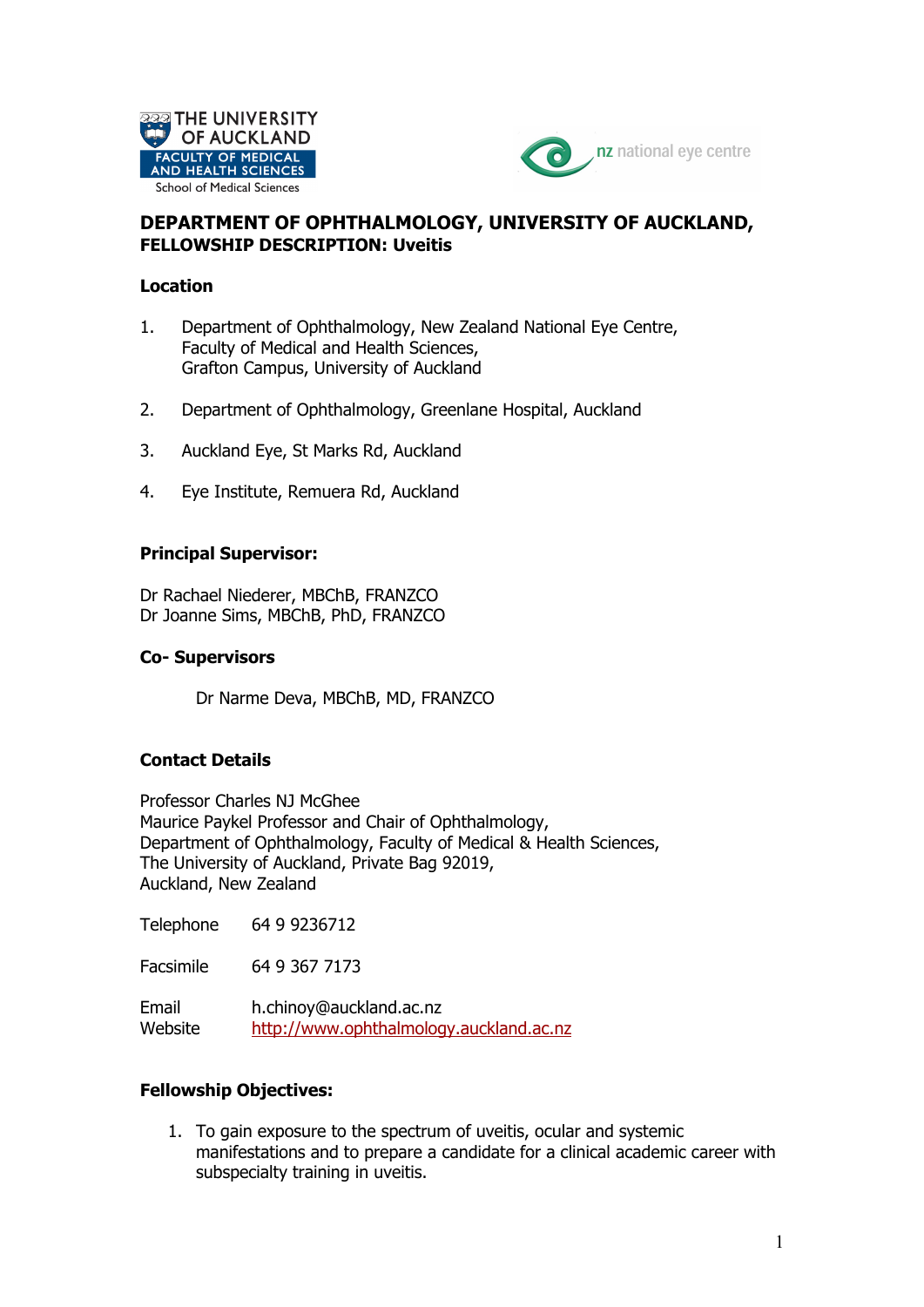- 2. To enhance registrar and undergraduate medical student teaching and provide surgical supervision for registrars where appropriate.
- 3. To provide administrative support as required in regard to organization of surgical and outpatient lists under the care of Uveitis.
- 4. To pursue elements of clinical or laboratory research in the Department of Ophthalmology, University of Auckland.

## **General description:**

This fellowship has a degree of flexibility in relation to both duration and the mix of clinical and research components. It is offered to prepare suitable candidates for an academic/clinical career in ophthalmology. This includes appropriate clinical experience in order to be considered a sub-specialist in the field of uveitis and systemic diseases as well as involvement in basic and clinical research and also the opportunity to continue developing surgical skills. One year posts are generally 70% clinical and 30% research.

Those wishing to pursue a higher research degree (Masters, research MD by thesis, or PhD by thesis) must opt for a 50% clinical and 50% research appointment over one (Masters), two (MD) or three years (PhD).

### **Clinical Duties:**

These include assessing, diagnosing and treating referred subspecialty patients in an outpatient setting in the Auckland District Health Board Ophthalmology Service, located at Greenlane Hospital.

Typically the outpatient sub-specialty clinic (4 hours) would comprise 25-30 patients staffed by a Consultant Ophthalmologist (Dr Sims or Deva, or both in a combined clinic) a Registrar (resident) and a Fellow. One clinic each fortnight has a clinical immunologist in attendance. Additionally, approximately one quarter of the clinical time would be spent in the operating room, both first assisting, and performing cataract procedures under supervision. A typical week would comprise 5-6 clinical sessions and 1-2 operating room sessions

The fellow will be exposed to a wide variety of uveitis problems including infectious and non-infectious aetiologies and intraocular lymphoma. A significant proportion of patients seen in clinic require systemic immunosuppressant medications including biologic agents, and the fellow will gain experience in the indications, initiation and monitoring of these medicines. The fellow will be expected to follow and be responsible for patients on the uveitis inpatient or daystay service. The fellow will carry a cell-phone at all times (except when on vacation), and will avail him/herself for consultation to registrars and emergencies referred by outside ophthalmologists. Auckland District health Board is a tertiary service provider with a catchment population of over 1.5million and around 95,000 ophthalmology outpatient attendances per annum.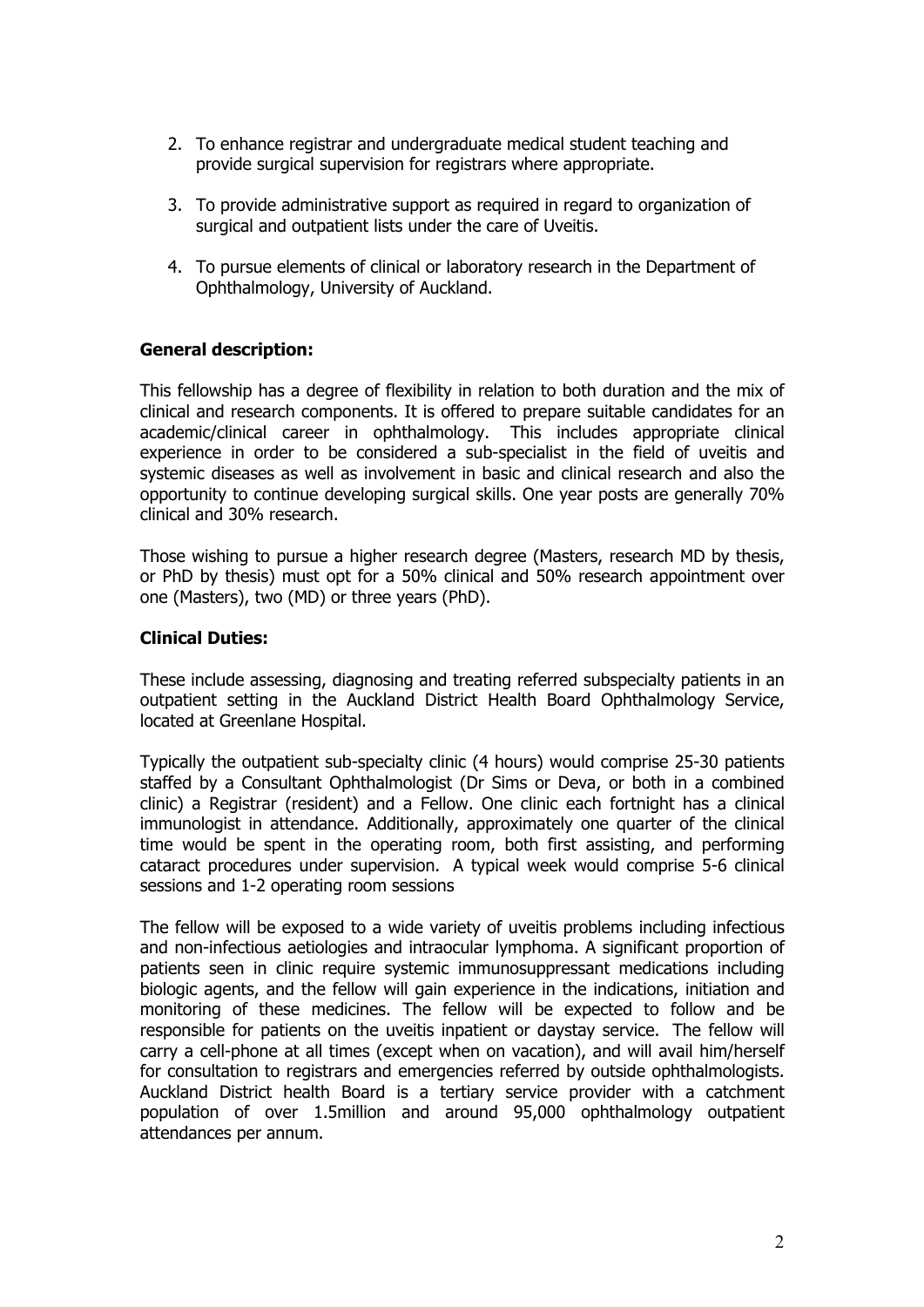Senior candidates are expected to have already had adequate training in cataract surgery (>500 phaco-emulsification procedures), as this is not an emphasis of the fellowship – with the exception of complex and combined cataract procedures. The fellow will receive training in management of uveitic cataract surgery, and there may be scope for training in surgical management of glaucoma complications. Fellows are expected to supervise registrar cataract surgery and may be called upon to do occasional service lists comprising mainly cataract surgery.

### **Research:**

Depending on whether the successful candidate undertakes a one or two year Fellowship (s)he will be expected to spend 30-50% of his/her time on laboratory and/or clinical research. A basic or clinical science project will be outlined for the fellow and he or she will be expected to present this at Research Day of the Department of Ophthalmology as well as at a national or international meeting.

### **Teaching:**

Ophthalmology training in New Zealand usually involves one year as an SHO, and five years as a vocational registrar. The last year of registrar training is typically spent in a Fellowship position overseas. The local Corneal Fellow is expected to be actively involved in the clinical and surgical training of registrars. This includes involvement in interesting cases in the outpatient service as well as graciously stepping aside in the operating room if a registrar shows specific interest in a surgical procedure, be it cornea or not. Presentation of interesting cases at regular teaching sessions is also expected.

The Greenlane Clinical Centre is linked to the University of Auckland for teaching of medical students and fellows will frequently be involved in clinical teaching within the clinic and will also provide occasional lectures/tutorials. Participation in teaching of medical students and therapeutic optometry students is also an expectation of this role.

#### **Annual Leave:**

5 weeks paid annual leave per year plus public holidays.

#### **Conference Leave:**

Applications are submitted for approval to the HoD, Department of Ophthalmology. There is no specific funding allocated for attending conferences but several sources are available.

## **Evaluation:**

An evaluation after 2 months of the fellowship will be held to determine performance. A mid-term evaluation will also be held with the fellow to evaluate his or her performance and to give feedback regarding progress. Fellows are encouraged to provide feedback and express their comments on how their fellowship is progressing, including areas they would like to further develop.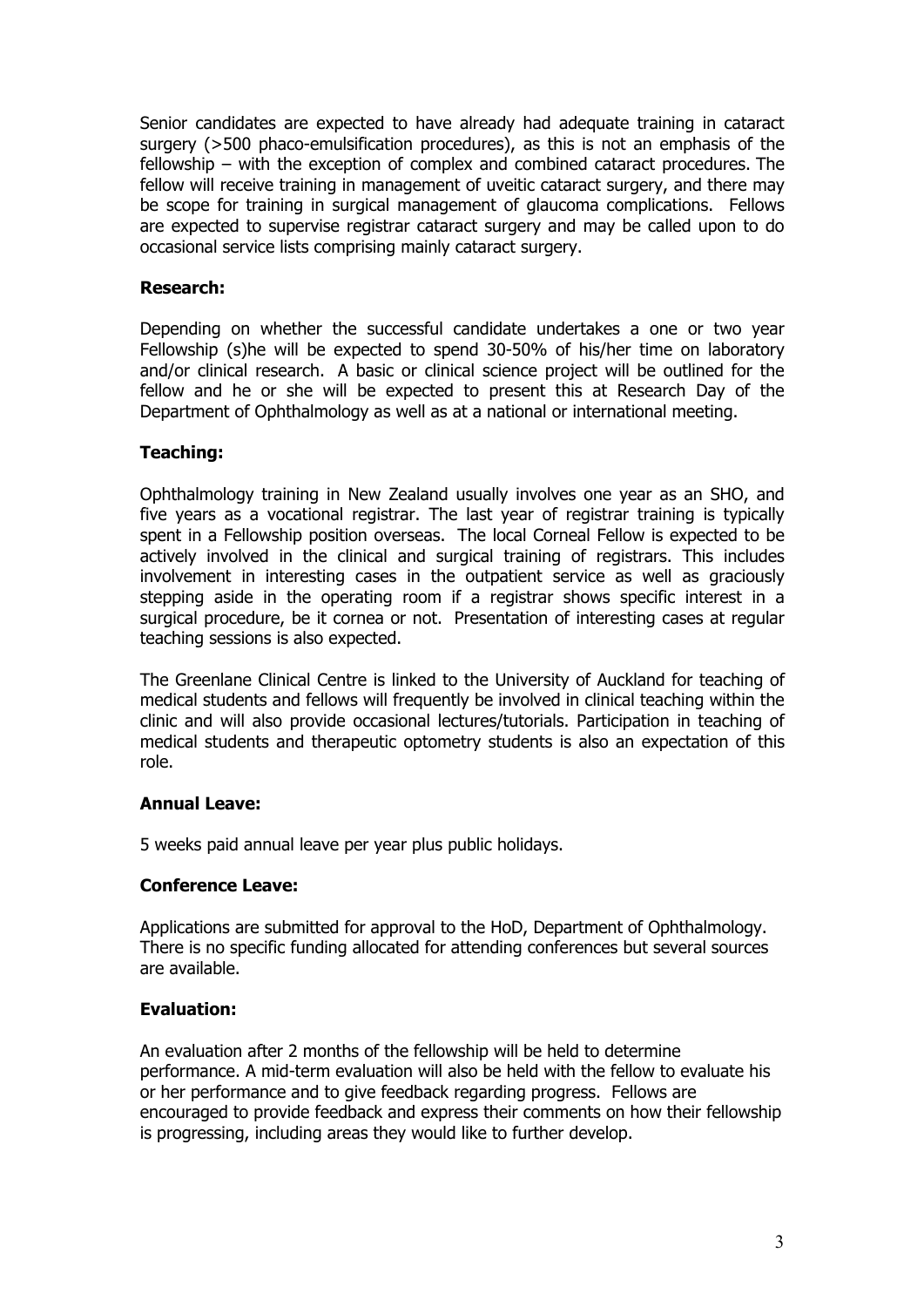# **Fellowship Duration:**

1, 2 or 3 years as directly negotiated.

### **Salary:**

The salary is paid at Research Fellow / Level 1 as per the University of Auckland Academic collective agreement.

### **Weekly Duties**

The Fellow is expected to be on university or clinical sites at a minimum of Monday to Friday, 8:00 a.m. to 5:30 p.m. regardless of clinical activities. Attendance Saturday mornings 9am-10.30am may be required to review surgical/inpatient cases. Except when on leave, the Fellow is expected to be available for consultation regarding anterior segment cases. An example of a recent time-table is highlighted below.

|           | Monday        | Tuesday | Wednesday | Thursday     | Friday          |
|-----------|---------------|---------|-----------|--------------|-----------------|
| Morning   | <b>Clinic</b> |         |           | Niederer     | clinic/<br>Deva |
|           | <b>Sims</b>   |         |           | <b>CMDHB</b> | OR alt          |
| Afternoon | <b>Clinic</b> |         | Niederer  | Niederer     | Sims,<br>Deva,  |
|           | Sims/Niederer |         | Clinic/OR | <b>CMDHB</b> | Immunologist    |
|           |               |         |           |              | clinic/         |

All time not occupied by patient responsibilities must be used to further academic pursuits such as research and teaching. Failure to utilize non-clinical time in an appropriate fashion and unsatisfactory progress may result in curtailment of the Fellowship with one months notice. Except in exceptional circumstances all absences from clinic and operating room duties must be cleared six weeks in advance.

## **Housing:**

Unfortunately no residence accommodation is available to support this post. Rental accommodation is widely available in Auckland. Average weekly rental can vary from \$400 to \$800 per week depending on the type of accommodation required.

## **Application Process:**

Applications are by CV and cover letter to Professor Charles McGhee at the above contacts. Please include with your CV an up-to-date surgical log. Fellowships normally run from July to June but flexible start dates are considered. Generally, decisions are made approximately 6-12 months prior to the start date. Interviews are conducted by telephone and personal interviews are not generally required. Please check our website for closing date for sending applications. For flexible start dates, applicants should enquire as to availability.